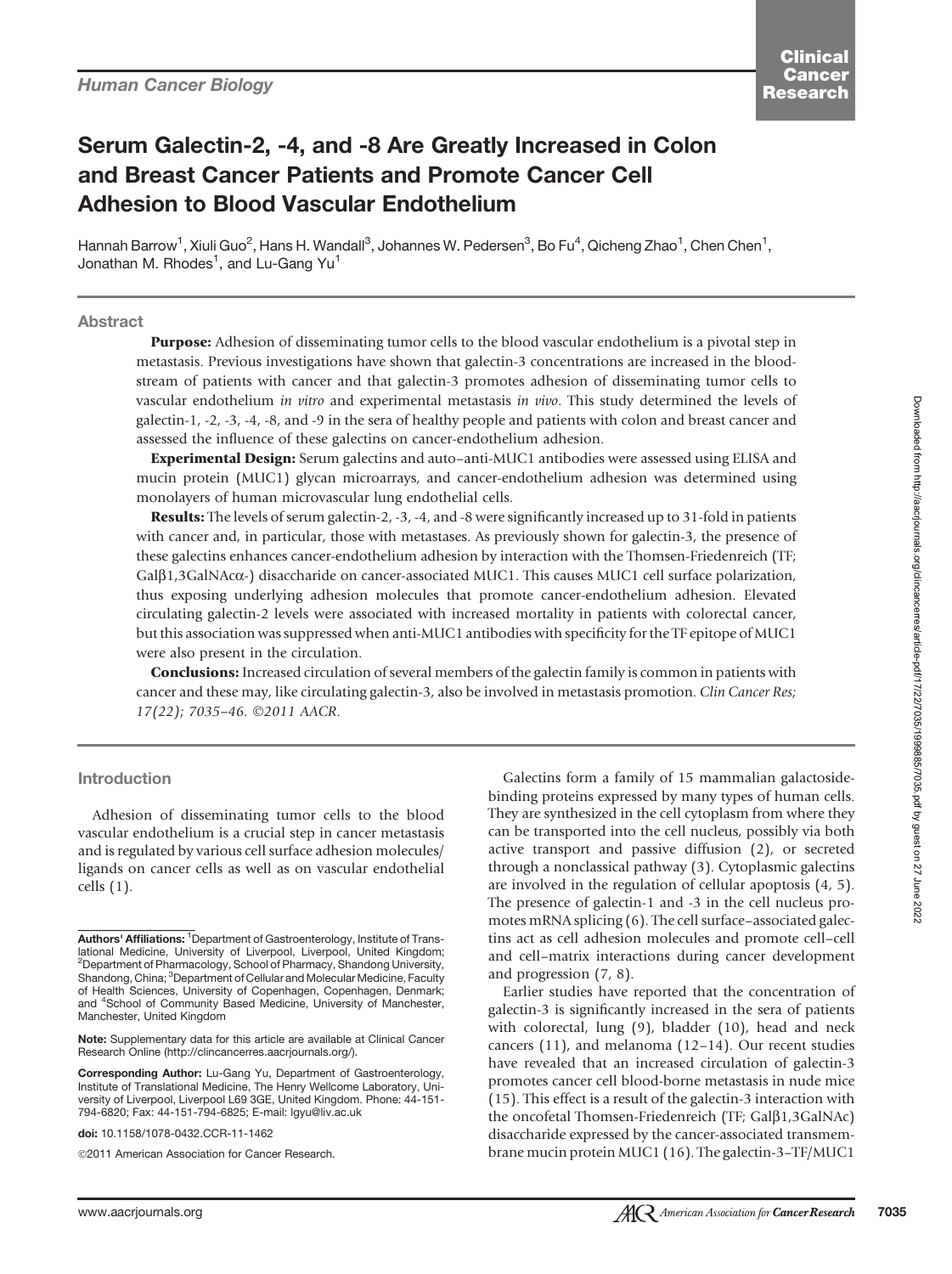# Translational Relevance

Adhesion of invaded tumor cells to the blood vascular endothelium is a pivotal step in metastasis. This study revealed that the levels of several galectin members were greatly increased in the sera of patients with colon and breast cancer and that galectins promote cancer cell adhesion to blood vascular endothelium in vitro by interaction with cancer-associated Thomsen-Friedenreich (TF)/mucin protein 1 (MUC1). Elevated circulating galectin-2 levels are a marker of poor prognosis in colon cancer, whereas higher levels of circulating auto– anti-MUC1 antibodies with specificity for the TF epitope of MUC1 protected against the poor prognosis associated with increased circulating galectin-2. Targeting the actions of circulating galectins may therefore represent a promising therapeutic approach to reduce metastasis.

interaction induces MUC1 cell surface polarization and exposure of the underlying adhesion molecules that increases cancer cell heterotypic adhesion to vascular endothelium and cancer cell homotypic aggregation to form microtumor emboli (17).

There is limited information about the expression or role of the other galectin members in the circulation. Subcutaneous injection of mouse breast tumor NeuTL cells to FVB/N mice has been shown to increase plasma levels of galectin-1 (18). Serum galectin-1 level is increased in thyroid cancer (11) but not in head and neck squamous cell carcinomas (19). As members of the galectin family share similar carbohydrate-binding properties and many are often found to be coexpressed in the same cell types and tissues, we speculated that other galectin members may also be altered in the bloodstream of patients with cancer and, like galectin-3, may also be involved in cancer cell adhesion to vascular endothelium in metastasis.

This study shows that the concentrations of free circulating galectin-2, -3, -4, and -8 are all markedly increased in the blood circulation of patients with colon and breast cancer and, in particular, those with metastasis. The presence of these galectins promotes cancer cell adhesion to vascular endothelial cells by interaction with the TF disaccharide on cancer-associated MUC1, an effect that is diminished when anti-MUC1 antibodies against the TF epitope of MUC1 are also present in the circulation, probably as a result of their competitive binding to cancer-associated TF/MUC1.

# Materials and Methods

# Materials

Recombinant human galectin-1, -2, -3, -4, and -8, all the anti-galectin antibodies and biotinylated anti-galectin antibodies were from R&D Systems. B27.29 anti-MUC1 monoclonal antibody was kindly provided by Dr. Mark Reddish (Biomira Inc.). Biotin-conjugated peanut agglutinin (PNA) was purchased from Vector Laboratories Ltd.

Endo-N-acetyl-galactosaminidase (EC 3.2.1.97), O-glycanase, was obtained from Prozyme Inc. The Calcein AM cell labeling solution was from Invitrogen and the Non-Enzymatic Cell Dissociation Solution (NECDS) was from Sigma.

# Cell culture

Human colon cancer HT29-5F7 cells, kindly provided by Dr. Thecla Lesuffleur [INSERM U560, Lille, France], are enterocyte-like subpopulations of HT29 cells that express mainly MUC1 and MUC5B and were isolated as a consequence of their resistance to 5-fluorouracil (20). Human colon cancer SW620 cells were obtained from the European Cell Culture Collections via the Public Health Laboratory Service (Porton Down, Wiltshire, United Kingdom). The cells were cultured in Dulbecco's Modified Eagle's Medium (DMEM) as described in our previous studies (16). Human umbilical vein endothelial cells (HUVEC) and human microvascular lung endothelial cells (HMVEC-L) were obtained from Lonza and were cultured in endothelial growth media (EGM) and EGM-2 and EGM supplements (EGM Bulletkits and EGM-2 Bulletkits, respectively). MUC1 transfection of HBL-100 human breast epithelial cells with full-length cDNA encoding MUC1 and the subsequent selection of the MUC1-positive transfectant  $HCA1.7+$  and the negative revertant HCA1.7<sup>-</sup> was described previously (21).

# Serum samples

Fifty-one serum samples from patients with colorectal cancer, 40 without clinically detectable metastasis (26 males and 14 females) and 11 with liver metastasis (7 males and 4 females), and 40 serum samples from patients with breast cancer (all females) were obtained from Cancer Tissue Bank Research Centre (CTBRC). These serum samples were obtained by CTBRC from patients at time when their primary tumors were removed by surgery at the Royal Liverpool Hospital. The length of survival of these patients in the next 10 years was followed up. Thirty-one serum samples from healthy people (13 male and 19 female) were obtained from Sera Laboratories International. The patients' ages were from 25 to 91 years (mean age: 63) and healthy people from 20 to 51 years (mean: age 37; Supplementary Table S1). Although the healthy controls were younger than the patients, there was no association between age and concentration of any of the galectins (Spearman  $\rho$ correlation coefficient:  $-0.24$ ,  $-0.21$ ,  $0.02$ ,  $-0.034$ , and  $-0.18$ , with  $P = 0.19$ , 0.27, 0.92, 0.86, and 0.29 for galectin-1, -2, -3, -4, and -8, respectively).

# Determination of serum galectins

High-binding 96-well plates were coated with anti-galectin antibody at 2.5  $\mu$ g/mL in coating buffer (15 mmol/L  $Na<sub>2</sub>CO<sub>3</sub>$  and 17 mmol/L NaHCO<sub>3</sub>, pH = 9.6) overnight at  $4^{\circ}$ C. The plate was washed with washing buffer (0.05% Tween-20 in PBS) and incubated with blocking buffer (1% bovine serum albumin in PBS) for 1 hour at room temperature. Serum samples or standard recombinant galectins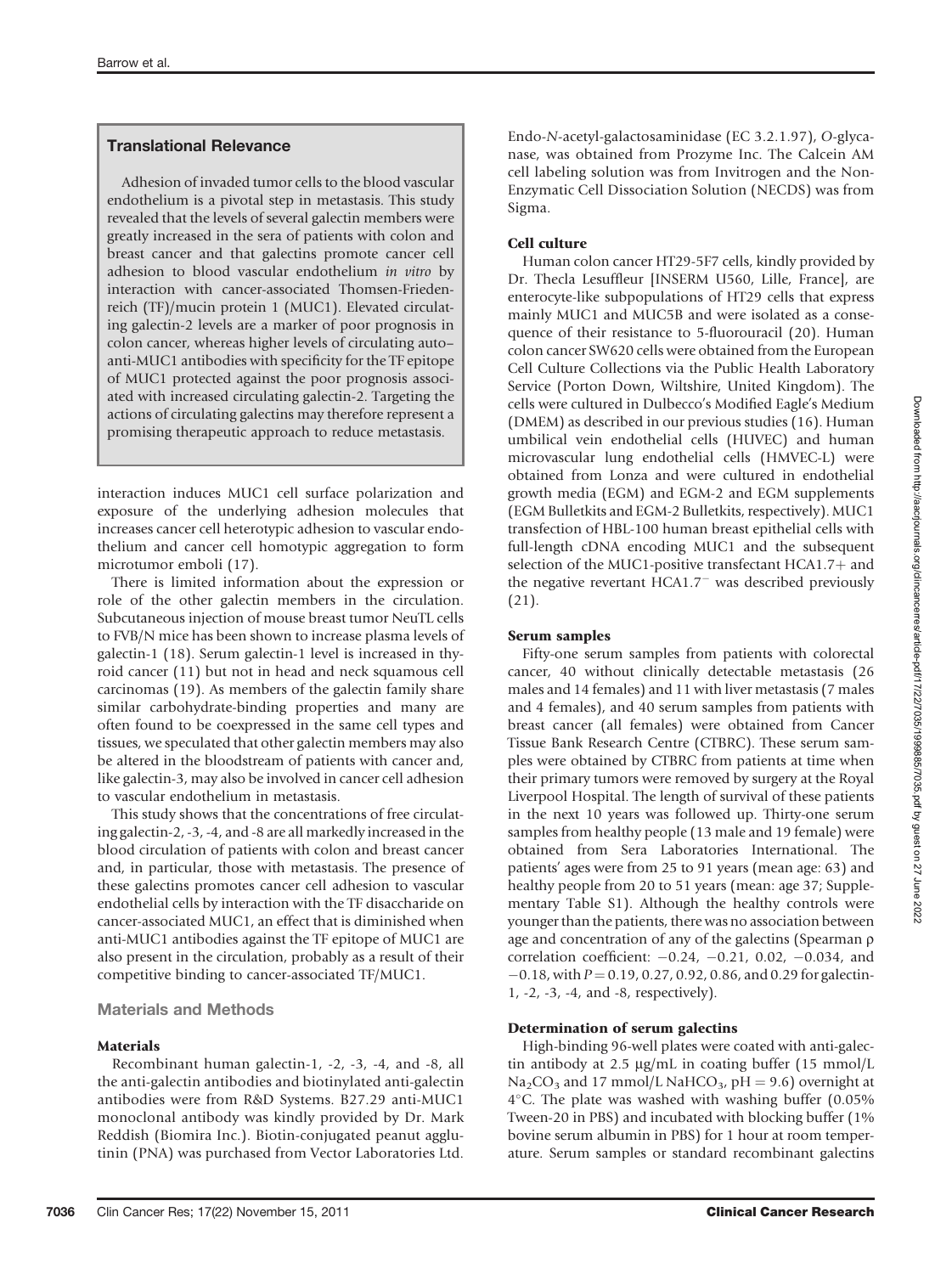were introduced to the plates for 2 hours before application of biotinylated anti-galectin antibody  $(1.25 \,\mu\text{g/mL}$  in blocking buffer; Supplementary Table S2) for 1 hour at room temperature. After introduction of ExtrAvidin peroxidase (1:10,000 dilution in blocking buffer) for 1 hour, the plates were developed with SigmaFAST OPD for 10 minutes. The reaction was stopped by adding 4 mol/L sulfuric acid, and the absorbance was read at 492 nm by a microplate reader.

## Assessments of galectin binding to TF-expressing glycans

High-binding 96-well plates were coated with 5 µg/mL TF-expressing glycoproteins [Antarctic fish antifreeze glycoprotein (AFG), asialofetuin (ASF), or asialo bovine mucin (ABM)] in coating buffer overnight at  $4^{\circ}$ C. The plates were washed and incubated with blocking buffer for 1 hour before introduction of recombinant galectins  $(1 \mu g/mL)$ for 2 hours at room temperature. Biotinylated anti-galectin antibodies  $(1.25 \mu g/mL$  in blocking buffer) were introduced for 1 hour at room temperature. After application of ExtrAvidin peroxidase for 1 hour, the plates developed with SigmaFAST OPD, and the absorbance was read at 492 nm as above.

In some experiments, the plates were coated overnight at  $4^{\circ}$ C with 5  $\mu$ g/mL ABM pretreated with or without 1.25 U/mL O-glycanase for 2 hours at  $37^{\circ}$ C before application of recombinant galectin  $(1 \mu g/mL)$  and subsequent measurements of TF expression or galectin binding by ELISA as above.

## Assessments of the effects of galectins on cancer cell adhesion to endothelial monolayers

HUVECs or HMVEC-Ls were released from the culture flasks by trypsinization and resuspended at  $1 \times 10^5$  per milliliter in EGM or EGM-2 endothelial culture medium. A total of  $1 \times 10^4$  cells were applied to white walled, clear bottomed, 96-well plates at 37°C for 2 to 3 days for the formation of tight endothelial monolayers.

HT29-5F7 or SW620 cells detached from culture flasks with NECDS were suspended in serum-free DMEM to 1  $\times$  $10^5$  cells/mL and incubated with  $10 \mu L/mL$  Calcein AM cell labeling solution at  $37^{\circ}$ C for 30 minutes on a shaking water bed at 80 rpm. The cells were washed with serum-free DMEM and resuspended in fresh serum-free DMEM to  $5 \times 10^4$ /mL. Ten microliters of 100 µg/mL recombinant galectin was preincubated with 10  $\mu$ L of 10  $\mu$ mol/L lactose for 30 minutes before mixing with 960 µL cell suspension for 1 hour at  $37^{\circ}$ C. One hundred microliter cell suspension was then introduced to the endothelial monolayers with or without the addition of 10  $\mu$ g/mL (final concentration) anti-TF (TF5) antibody (22) for 30 minutes at  $37^{\circ}$ C. After washing with PBS, the cell-associated fluorescence was measured by a fluorescence microplate reader.

In some experiments, the HT29-5F7 cells were pretreated with or without 0.02 U/mL O-glycanase for 3 hours at  $37^{\circ}$ C before incubation with each galectin  $(1 \mu g/mL)$  and subsequent analysis of cell adhesion to HMVEC-L monolayers as above.

In some other experiments, the Calcein AM–labeled cancer cells were applied to endothelial monolayers cultured in 24-well plates inserted with glass coverslips. The number of adherent cells at the end of experiments was counted under fluorescence microscope, and the cell adhesion was expressed as number of cells/field of view as previously described (15).

# Assessment of MUC1 cell surface localization

 $HCA1.7<sup>+</sup>$  human breast epithelial HBL-100 cells were released from the culture flasks by NECDS and resuspended at  $5 \times 10^5$ /mL in serum-free DMEM. The cells were incubated with or without 1  $\mu$ g/mL galectin for 1 hour at 37°C. One hundred fifty microliter cell suspension was applied to a poly-lysine–coated side for 30 minutes before fixing with 2% paraformaldehyde for 15 minutes at room temperature. The slides were incubated with 5% goat serum in PBS for 30 minutes before application of anti-MUC1 B27.29  $(2.5 \mu g/mL$  in 1% goat serum/PBS) for 1 hour. After washing, the slides were incubated with Texas Red–conjugated secondary antibody  $(2.5 \mu g/mL$  in 1% normal goat serum) for 1 hour before mounting with Vectorshield Mounting Medium (Vector Laboratories). The slides were then blinded and the localization of cell surface MUC1 was analyzed by the fluorescent microscopy with  $25 \times$  objective.

# MUC1 siRNA knockdown

HT29-5F7 cells were released from the culture flasks by trypsinization and resuspended at  $5 \times 10^4$  per milliliter in antibiotic-free DMEM. The cell suspension was seeded in 96-well plates and incubated at 37°C overnight. MUC1 siRNA or nontargeting control siRNA (100 nmol/L) was applied at  $37^{\circ}$ C for 72 hours. The cells were either lysed for protein assessments by immunoblotting with anti-MUC1 antibody (B27.29) or released with NECDS for subsequent cell adhesion assessments.

# Determination of auto–anti-MUC1 antibodies in serum

MUC1 peptides were synthesized, O-glycosylated in vitro using various recombinant glycosyltransferases and purified exactly as previously described (23, 24). The glycopeptides were printed on Schott Nexterion Slide H (Schott AG) on a BioRobotics MicroGrid II spotter (Genomics Solution) with a 0.21-mm pitch using Stealth 3B Micro Spotting Pins (Telechem International ArrayIt Division). The slides were incubated in a humidified hybridization chamber with 75% relative humidity for 1 hour before the unspotted areas of the slides were blocked with 25 mmol/L ethanolamine in 100 mmol/L sodium borate ( $pH = 8.5$ ) for 1 hour. Serum samples (1:25 serial dilution) or monoclonal antibodies  $(1 \mu g/mL)$  were introduced to the slides in a closed container with gentle agitation for 1 hour. After washing with 0.05% Tween-20/PBS, the slides were incubated with Cy3 conjugated goat anti-human immunoglobulin G (IgG; Fc specific; 1:5,000 dilution in PBS-T) for 1 hour. After washing, the slides were dried and scanned in a ProScanArray HT microarray scanner (PerkinElmer) followed by image analysis with ProScanArray Express 4.0 software (PerkinElmer).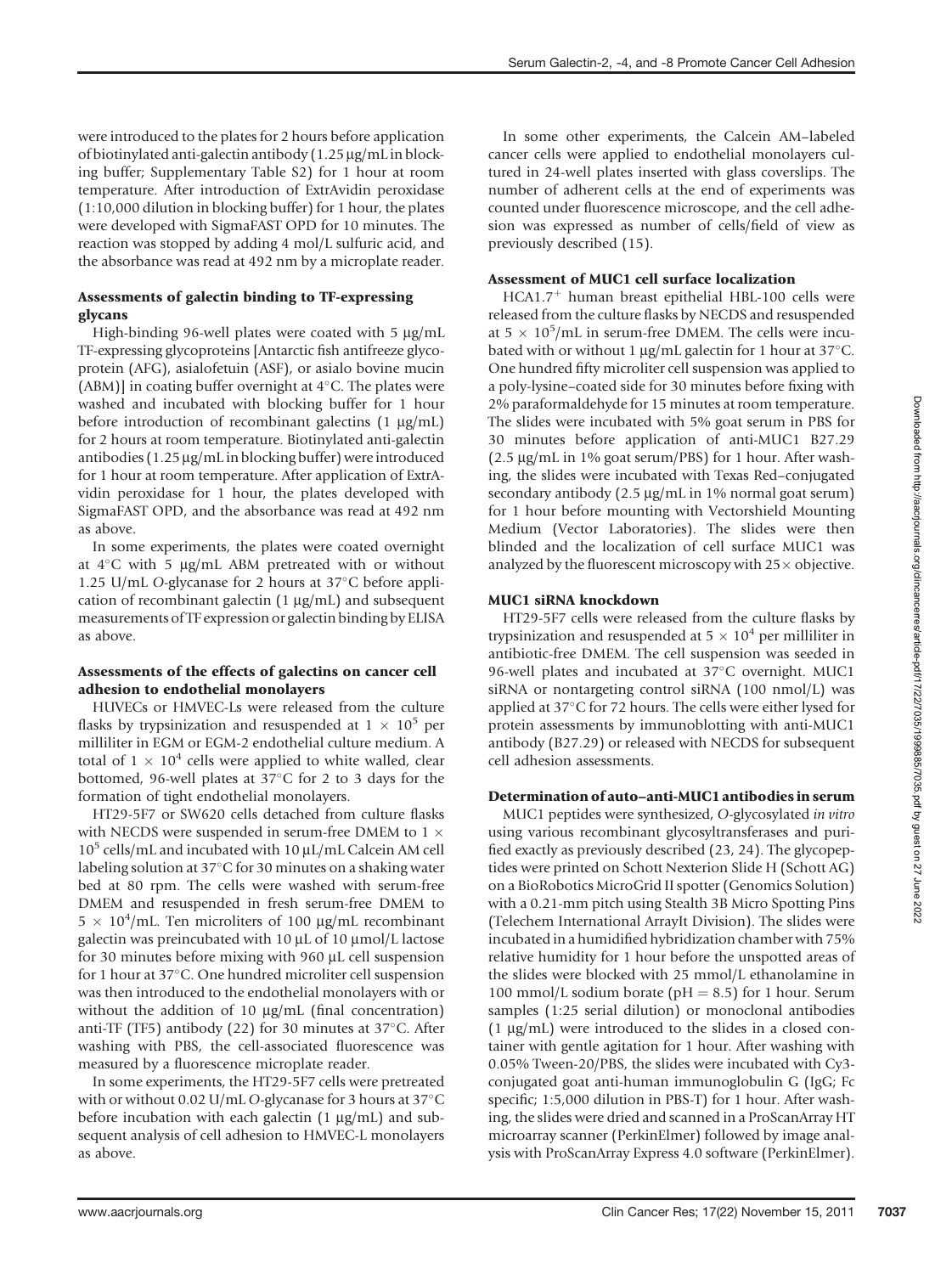Each spot was done in 4 replicates, and the mean value of relative fluorescence intensity was obtained. For comparison, slides were scanned with identical scanning parameters. Data were analyzed using GraphPad Prism software (23).

#### Statistical analysis

One-way ANOVA followed by Dunnett or Kruskal–Wallis test for multiple comparisons or the Fishers exact test was used where appropriate.

For assessing the relationship between serum galectin concentrations and mortality risk in patients with cancer, Cox proportional hazards analysis (STATA, version 10.0; StataCorp) was used. The analyses were adjusted for age, gender, and disease stage. Hazard ratios (HR) were used to describe the change of mortality risk when the galectin levels are increased by 2- or 10-fold. P < 0.05 from 2-sided tests was considered to be statistically significant.

#### **Results**

## The concentrations of several galectin members are significantly altered in the sera of patients with colorectal and breast cancer in comparison with healthy people

The concentrations of 6 galectins (galectin-1, -2, -3, -4, -8, and -9) were analyzed in the sera from 31 healthy people, 51 colorectal cancer (40 without detectable metastasis and 11 with liver metastasis), and 40 patients with breast cancer. In comparison with healthy people, the concentrations of 4 galectins, galectin-2, -3, -4, and -8, were significantly increased in patients with both colorectal and breast cancer (Fig. 1A–F). The median concentrations of galectin-2 were 1.9-fold higher (P < 0.001) in patients with colorectal cancer and 2.3-fold higher ( $P < 0.001$ ) in those who also had liver metastases (Supplementary Table S3). The galectin-3 concentration was 11.3-fold higher ( $P < 0.001$ ) in patients with colorectal cancer and 31.6-fold higher  $(P < 0.001)$ in those with metastases. Galectin-4 was 11.1-fold higher  $(P < 0.001)$  in patients with colorectal cancer and 25.3-fold higher ( $P < 0.001$ ) in those with metastases. Galectin-8 was 1.8-fold higher  $(P < 0.01)$  in patients with colorectal cancer and 5.6-fold ( $P < 0.01$ ) higher in those with metastases. The levels of serum galectin-2, -3, -4, and -8 were also significantly increased (1.2-, 11.3-, 11.0-, and 1.8-fold higher, respectively) in the serum of patients with breast cancer. The concentration of serum galectin-1 was significantly lower in patients with breast cancer than in healthy people, and galectin-9 was unchanged but both of these galectins showed significant increase in patients with metastatic colon cancer. Spearman correlation analysis showed trends of correlations between cancer stages and the levels of galectin-2, -3, and -8 ( $P = 0.15$ , 0.27, and 0.12, respectively) in colorectal cancer and of galectin-2 and -4 ( $P = 0.14$  and 0.12, respectively) in breast cancer, although none of those reached statistical significance.

As earlier studies have suggested that circulating clotting factors carry both N- and O-linked glycans and are recognized by some galectins (25, 26), we assessed possible differences between serum and plasma levels of these galectins by spiking freshly obtained blood samples before clotting or addition of heparin and separation of serum or plasma. We found no significant differences in the galectin-1 and -2 levels in the plasma in comparison with serum but galectin-3 and -4 levels were significantly (3.0- and 1.9-fold) higher in plasma than in serum. This suggests that the real circulating concentrations of galectin-3 and -4 for healthy people and in the patients with cancer are higher than those reported here in sera.

#### Galectins increase cancer cell adhesion to endothelial cells

Our previous investigations have shown that an increased circulation of galectin-3 enhances cancer cell adhesion to vascular endothelial cells in metastasis (15). As the concentrations of galectin-2, -4, and -8 were also shown to be increased in the circulation of patients with cancer and in particularly those with metastasis, we assessed the effects of those galectin members on cancer cell adhesion to vascular endothelium.

Preincubation of human colon cancer HT29-5F7 cells with recombinant galectin-2, -4, or -8 at concentrations similar to those observed in patients with cancer, all induced a dose-dependent increase of HT29-5F7 cell adhesion to HUVEC monolayers (Fig. 2A). At  $1 \mu g/mL$ , galectin-2, -4, and -8 caused  $168\% \pm 73\%$  ( $P < 0.001$ ; ANOVA and Dunnett test),  $189\% \pm 32\%$  (P < 0.001), and  $180\% \pm 21\%$  $(P < 0.001)$ , respectively, increase in cell adhesion. The effects of these galectins on cancer cell adhesion were completely abolished by the presence of  $10 \mu$ mol/L lactose (Fig. 2B). Furthermore, each galectin at  $1 \mu g/mL$  also induced significant increase of adhesion to HMVEC-Ls of HT29-5F7 as well as SW620 cells but not HT29 cells (Fig. 2C). HT29-5F7 cells were a subpopulation of the parental HT29 cells selected for their resistance to 5-fluorouracil and have been shown previously to have higher MUC1 expression than the parent HT29 cells (17, 20).

#### The expression of TF-expressing MUC1 is important in galectin-mediated cancer-endothelium adhesion

Our previous studies have shown that galectin-3 increases cancer cell adhesion to endothelial cells by interaction with the TF disaccharide on cancer-associated MUC1 (16), the discovery that galectin -2, -4, and -8 could each induce cancer cell adhesion to endothelial cells led us to investigate whether these galectin effects were also, like that of galectin-3, associated with interaction of the galectins with the TF disaccharide on MUC1.

To test this, we first determined by direct galectin ELISA whether these galectin members recognized the TF disaccharides. It was found that all these galectins recognized the TF-expressing AFG, ASF, and ABM, although with different binding affinities (Fig. 3A). ABM is the strongest ligand for galectin-4, whereas ASF is the strongest ligand for galectin-2. Mucin proteins, such as ABM, are known to carry TF as well as many other carbohydrate structures (27). Treatment of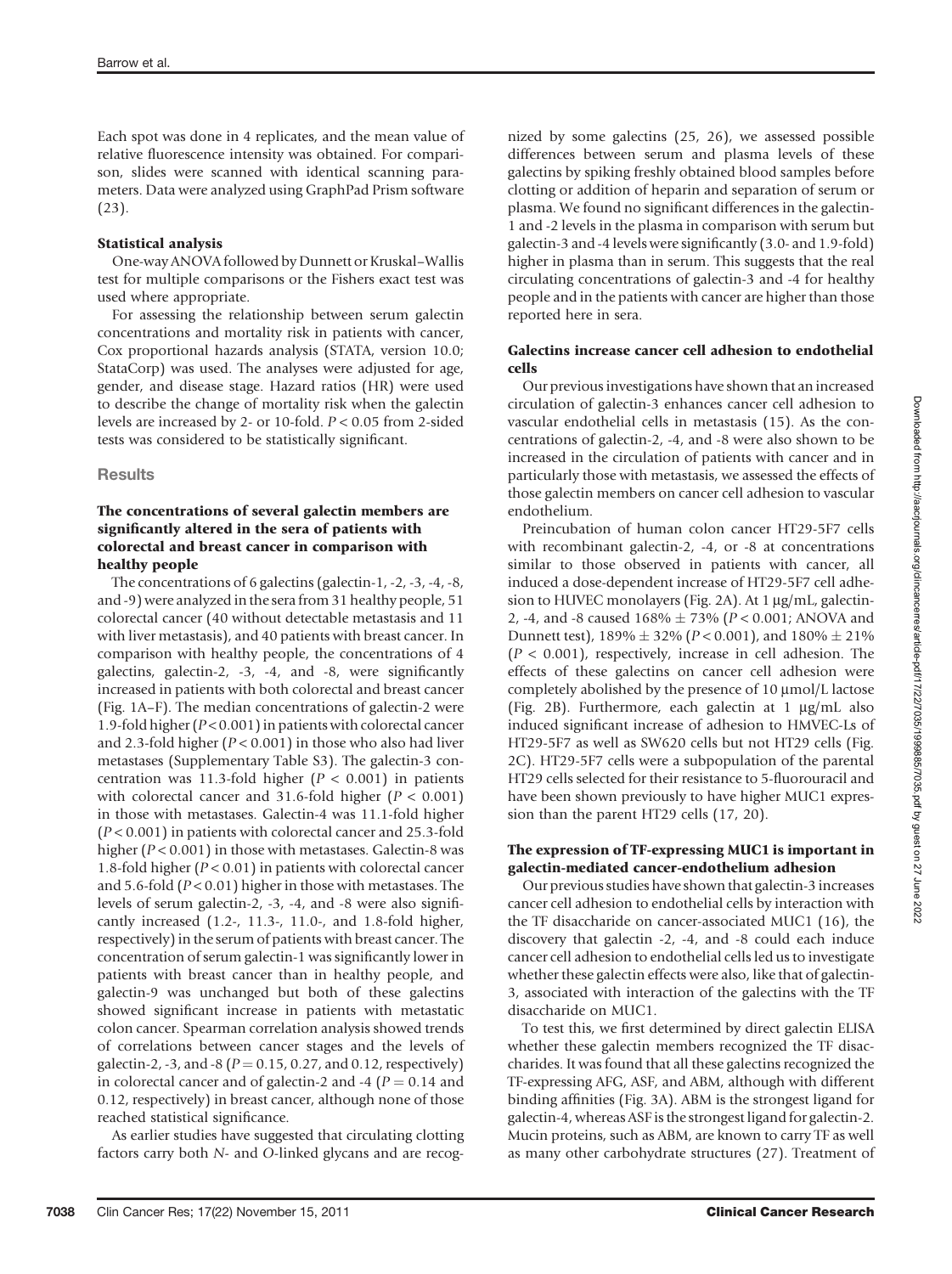ABM with O-glycanase specific for removal of unsubstituted TF caused 4.2-fold reduction of TF expression (Fig. 3B) and markedly reduced the binding (by 50% to 80%) of all the galectin members (Fig. 3C). These results indicate binding of all those galectin members to terminal TF disaccharides.

To assess any involvement of cancer-associated TF disaccharide in galectin-mediated cell adhesion, we pretreated the HT29-5F7 cells with O-glycanase and assessed the influence of this on galectin-mediated cell adhesion. O-Glycanase treatment of HT29-5F7 cells resulted in 70%

reduction of cell surface TF expression when assessed by TF-binding PNA analyzed by flow cytometry (Fig. 3D). Removal of the cell surface TF by O-glycanase treatment markedly reduced HT29-5F7 cell adhesion to HMVEC-Ls induced by each of these galectin members (Fig. 3E). This suggests that the terminal TF disaccharide on cancer cell surface is involved in galectin-mediated cancer cell adhesion to endothelium.

Having shown the involvement of cancer-associated TF in galectin-mediated cell adhesion, we then assessed the role

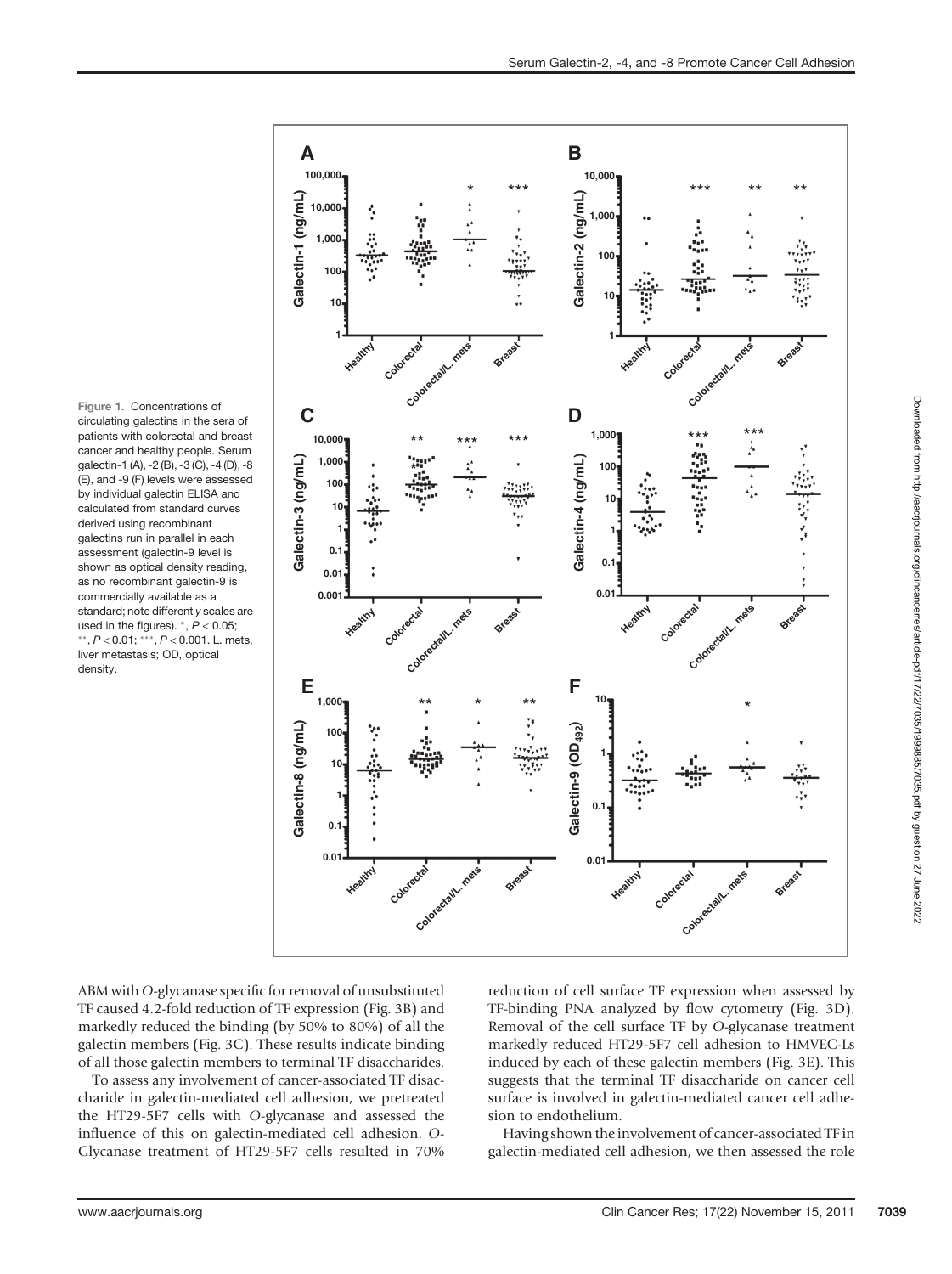

Figure 2. Galectins increase human colon cancer cell adhesion to monolayers of macro- and micro-vascular endothelial cells. A, the presence of recombinant galectin-2, -4, or -8 each induced a dosedependent increase of HT29-5F7 cell adhesion to monolayers of HUVECs. Data are expressed as mean  $\pm$  SD of triplicate determinations of 2 independent experiments. B, the presence of galectin inhibitors abolishes galectin-induced HT29-5F7 cell adhesion to HUVECs. Data are expressed as mean  $\pm$  SD of 10 randomly selected field of view (FOV) of 2 independent experiments. C, the presence of each galectins induces cell adhesion to HMVEC-Ls of HT29-5F7 and SW620 cells but not parent HT29 cells. Data are expressed as mean  $+$  SD of triplicate determinations of 2 independent experiments. \*\*\*,  $P < 0.001$ .

of MUC1 in galectin-mediated cell adhesion. It was found that treatment of HT29-5F7 cells with MUC1 siRNA caused 87% reduction of MUC1 expression (Fig. 4A) and this significantly attenuated the increased cell adhesion to HMVEC-Ls mediated by each of the galectins (Fig. 4B). Together, these results indicate that the MUC1-associated TF contributes to galectin-mediated cancer-endothelium adhesion. This conclusion is further supported by the observations that the presence of each of these galectins induced significant increase of adhesion to HMVEC-Ls of the MUC1 positively transfected (also TF expressing; ref. 15)  $HCA1.7<sup>+</sup>$  cells, but not the MUC1-negative revertants HCA1.7-, of human breast epithelial HBL-100 cells (Fig. 4C).

#### Galectin cell surface binding induces change in MUC1 cell surface localization

As the galectin-3–mediated cancer cell adhesion is associated with change in MUC1 cell surface localization and exposure of the smaller cell surface adhesion molecules (15), we then analyzed whether the interaction between TF/MUC1 and galectin-2, -4, and -8 also induced changes in MUC1 cell surface localization. Treatment of the HCA1.7<sup>+</sup> cells with each of these galectin members  $(1 \mu g/mL)$  resulted in a significant increase in the proportion of cells showing discontinuous MUC1 cell surface localization in comparison with the cells treated with control bovine serum albumin (Fig. 4D and Supplementary Table S4). Thus, as previously shown for galectin-3, the influence of these galectins on cancer cell adhesion is associated with polarization of MUC1 cell surface localization, which allows exposure of the underlying adhesion molecules.

## Increased circulation of galectin-2 correlates with increased mortality risk in patients with colorectal cancer

The discovery that several galectin members are all increased in the circulation of patients with colon and breast cancer and that the presence of these galectins enhances cancer cell adhesion to vascular endothelium led us to investigate whether the elevated levels of these galectins in the circulation have direct links with patient's survival.

To test this hypothesis, we used a Cox regression model to analyze the relationship between circulating galectin levels at the time of surgical removal of the primary tumors and subsequent 10-year survival for patients with colorectal and breast cancer. This survival regression analysis, which was adjusted for age, gender, and disease stage, showed no significant correlation between the serum concentrations of galectin-1, -3, -4, and -8 and patients survival for patients with either colorectal or breast cancer (Table 1). However, the increased level of circulating galectin-2 correlated with a significantly increased mortality in patients with colorectal cancer. A 2-fold increase of serum galectin-2 level was associated with an 18% increase of mortality risk, whereas a 10-fold increase was associated with a 75% increased risk of 10-year mortality ( $P = 0.013$ ).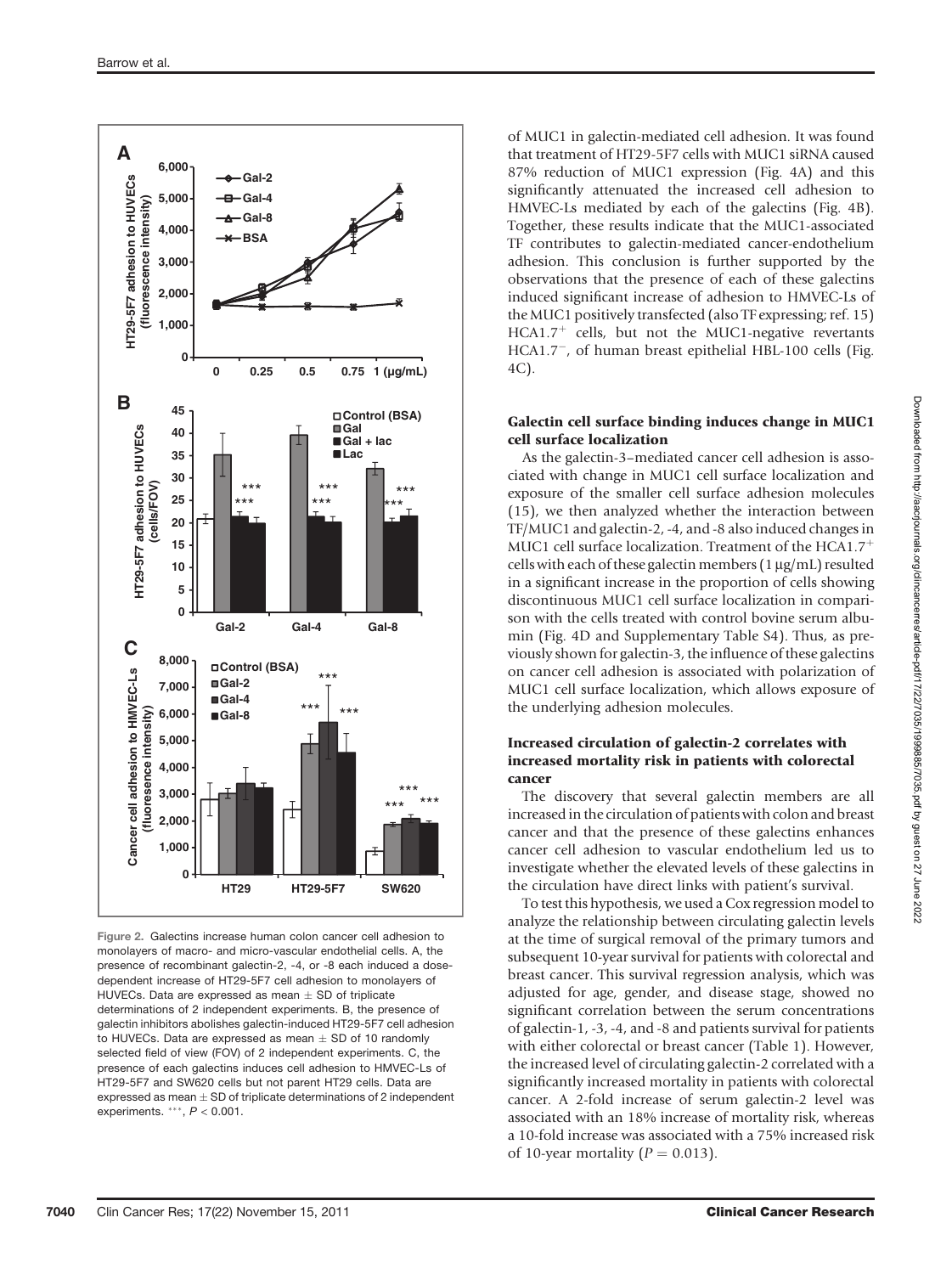Figure 3. Galectin-mediated cancer cell adhesion is associated with galectin binding to TF disaccharide on cancer cells. A, direct galectin ELISA shows binding of recombinant galectin-2, -4, and -8 to TF-expressing ABM, ASF, and AFG. Data are expressed as mean  $\pm$  SD of triplicate determinations. B, O-glycanase treatment of ABM reduces the expression of TF. ABM (5 µg/mL) was treated with or without 1.25 U/mL O-glycanase (OG) before it was used as substrate for the detection of TF expression by ELISA with TF-binding PNA. C, removal of the TF on ABM by O-glycanase reduces galectin binding. Data are expressed as mean  $\pm$  SD of triplicate determinations. D, treatment of HT29-5F7 cells with O-glycanase reduces cell surface

TF expression. The cell surface TF expression was assessed with TFbinding PNA and analyzed by flow cytometry after treatment of the cells with O-glycanase (solid line histogram, without O-glycanase treatment; dotted line histogram, after O-glycanase treatment; shaded histogram, isotype control). A shift of the histogram to the left after O-glycanase treatment indicates a reduction of the cell surface TF expression. E, removal of the cell surface TF by Oglycanase reduces galectinmediated HT29-5F7 cell adhesion to HMVEC-Ls. Data are expressed as mean  $\pm$  SD of absolute number of cells per FOV from at least 10 randomly selected FOVs of triplicate determinations of 2 independent experiments.  $P < 0.05$ ; \*\*,  $P < 0.01$ ;  $***$ ,  $P < 0.001$ . OD, optical density.



## Serum galectin-2–associated reduction in survival is reduced by coexistence of autoantibodies against TF/MUC1

It is known that various auto–anti-MUC1 antibodies exist in the blood circulation of patients with cancer (23). As the influence of circulating galectins on cancer cell adhesion to vascular endothelium is attributed by their interaction with cancer-associated TF/MUC1, we further speculated that the presence of auto–anti-MUC1 antibodies specifically against the TF epitope of MUC1 may produce a preventive effect on galectin-mediated adhesion hence metastasizing as a result of their competitive binding to TF/MUC1 on disseminating tumor cells in the bloodstream.

To test this possibility, we determined the levels of auto– anti-MUC1 antibodies against the TF as well as sialyl-TF

epitope of MUC1 in the sera of 51 patients with colorectal cancer using an O-glycopeptide microarray (23). The serum levels of the auto–anti-MUC1 antibodies against its TF epitope and sialyl-TF epitope in these patients ranged from 0 to 19,444 and from 28 to 20,763 units, respectively (Supplementary Fig. S1A and S1B). When the patient samples were divided into 2 subgroups with equal numbers of high and low (above and below the median 1,290 units) levels of autoantibodies against TF/MUC1, the galectin-2– associated increase of mortality risk remained significant only in the low level of auto–anti-TF/MUC1 group but not in the high level of auto–anti-TF/MUC1 group (Table 2). On the other hand, when the patient samples were divided into 2 subgroups with equal numbers of high and low (above and below the median 2,055 units) levels of autoantibodies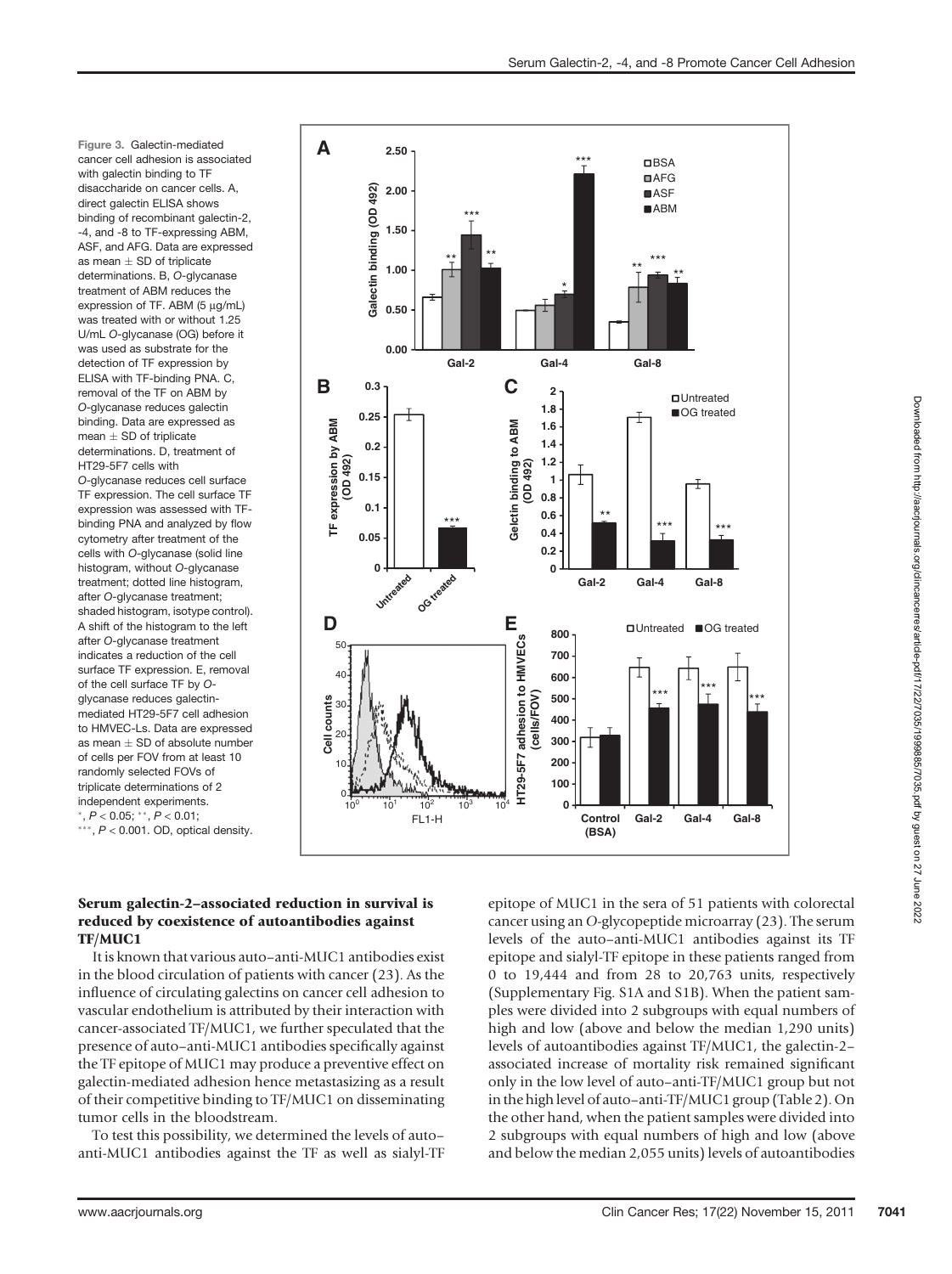

Figure 4. Galectin-mediated cancer cell adhesion is associated with binding of the galectins to MUC1. A, suppression of MUC1 expression by siRNA. HT29-5F7 cells were treated with or without MUC1 siRNA or control siRNA before the expressions of MUC1 or  $\beta$ -actin were assessed by anti-MUC1 (B27.29) or anti- $\beta$ -actin immunoblotting. Representative blots are shown. B, MUC1 siRNA suppression abolishes galectinmediated cell adhesion to HMVEC-Ls. Data are expressed as mean  $\pm$ SD of triplicate determinations of 2 independent experiments. C, galectins induce adhesion to HMVEC-Ls of MUC1 positively transfected but not negatively transfected HBL-100 cells. Data are expressed as mean  $\pm$  SD of triplicate determinations of 2 independent experiments. D, representative images of MUC1 cell surface localization of HCA1.7 cells with or without treatment of each galectin (1  $\mu$ g/mL).  $^{*}$ ,  $P$  < 0.05; \*\*,  $P < 0.01$ ; \*\*\*,  $P < 0.001$ . Con, control; con-siRNA, control siRNA.

against the sialylated TF/MUC1, the galectin-2–associated increase of mortality risk remained significant in both groups ( $P = 0.043$  in the high group and 0.004 in the low group). No correlation was seen between the levels of auto– anti-TF/MUC1 and anti–sialyl-TF/MUC1 antibodies themselves and mortality risk (not shown). It is known that sialylation of the TF residue of MUC1 reduces galectin binding to TF/MUC1 (16). Collectively, these discoveries suggest that the presence of antibodies against the TFglycosylated MUC1 epitope prevents the interaction of circulating galectins with cancer cell–associated TF/MUC1 and hence blocks their effect on cancer-endothelium adhesion in metastasis as a result of competitive binding to cancer-associated TF/MUC1. This conclusion is supported by the demonstration that the presence of a human anti-TF antibody (TF5) resulted in significant inhibition of the increase of HT29-5F7 cell adhesion to HMVEC-Ls induced by each of these galectins (Supplementary Fig. S1C).

# **Discussion**

This study shows that the concentrations of serum galectin-2, -3, -4, and -8 levels are all significantly higher in patients with colon and breast cancer than in healthy people. Patients with metastasis also have higher levels of circulating galectins than those without metastasis. The

presence of these galectins promotes cancer cell adhesion to vascular endothelium in vitro as a result of the galectin interactions with cancer-associated TF/MUC1. Such a metastasis-promoting effect of circulating galectins is supported by a direct association between increased circulating galectin-2 level and increased mortality risk in patients with colorectal cancer, an association that is diminished when a subgroup of auto–anti-MUC1 antibodies with specificity for TF-glycosylated MUC1 is also present in the circulation, as a result of their competitive binding to cancer-associated TF/MUC1.

The mechanism for the increased circulating galectin in patients with cancer is unclear. Members of the galectin family are expressed by many types of human cells including epithelial, endothelial, and immune cells. Earlier reports have shown that the plasma or serum levels of galectin-3 (9), -1, and -4 (28) were significantly reduced following surgical removal of the primary tumors in patients with colorectal cancer. This indicates that tumor cells may make significant contributions to the increased circulation of those galectin members. On the other hand, cellular expressions of galectin-8 and -4 have been reported to be lower in colorectal cancer than in healthy colonic epithelium (29, 30). It seems likely, therefore, that other cells, for example, stromal or immune cells, may be the major contributor to the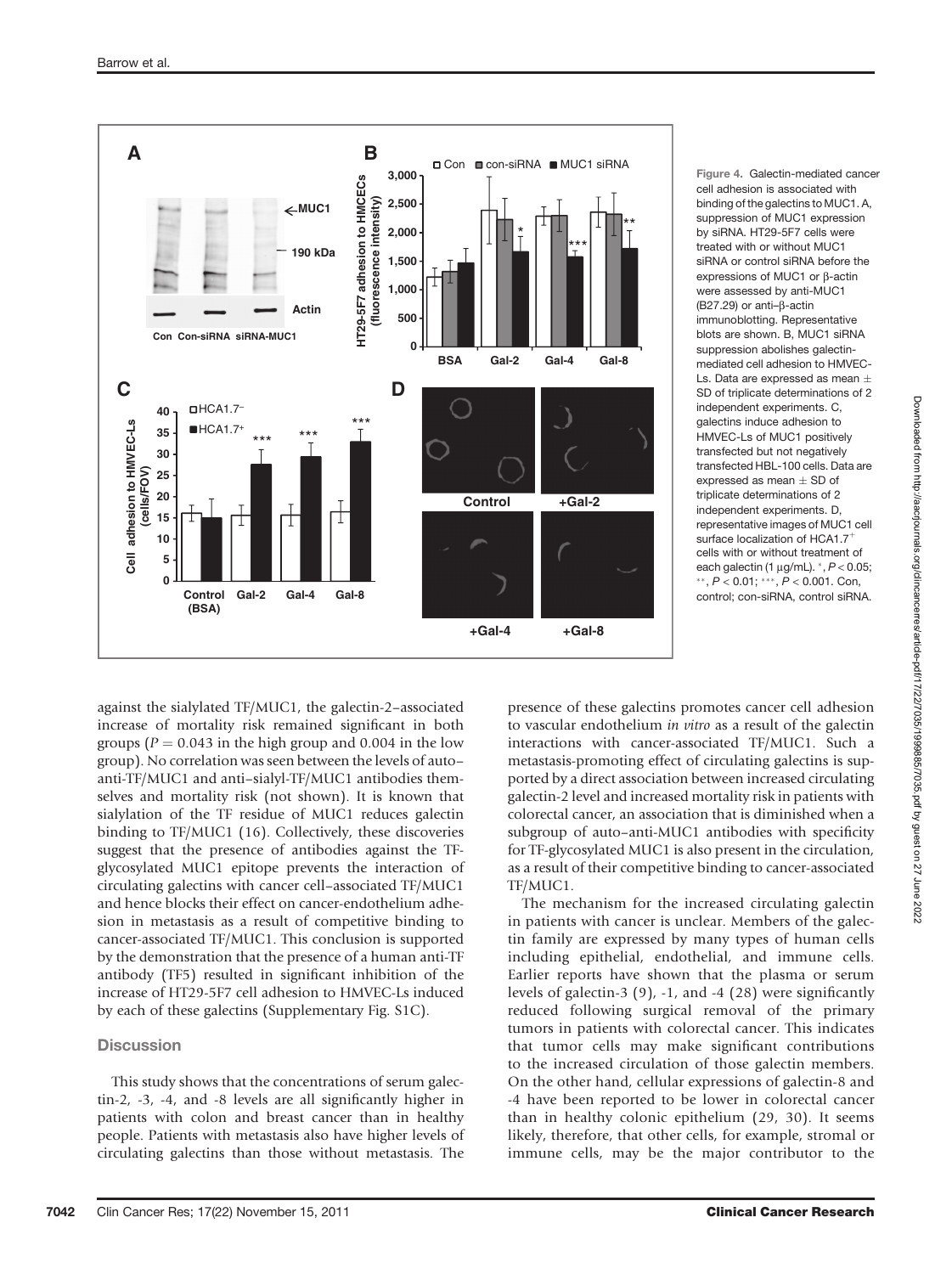|                                | HR   | <b>SE</b> | $\boldsymbol{P}$ | 95% CI        |
|--------------------------------|------|-----------|------------------|---------------|
| Colorectal cancer ( $n = 51$ ) |      |           |                  |               |
| Gal-1                          |      |           |                  |               |
| 2-fold                         | 0.96 | 0.074     | 0.60             | $0.83 - 1.11$ |
| 10-fold                        | 0.88 | 0.22      | 0.60             | $0.53 - 1.44$ |
| Gal-2                          |      |           |                  |               |
| 2-fold                         | 1.18 | 0.81      | 0.013            | $1.04 - 1.36$ |
| 10-fold                        | 1.76 | 0.40      | 0.013            | $1.12 - 2.75$ |
| Gal-3                          |      |           |                  |               |
| 2-fold                         | 1.00 | 0.07      | 0.97             | $0.87 - 1.14$ |
| 10-fold                        | 0.99 | 0.23      | 0.97             | $0.63 - 1.57$ |
| Gal-4                          |      |           |                  |               |
| 2-fold                         | 0.89 | 0.54      | 0.06             | $0.79 - 1.00$ |
| 10-fold                        | 0.68 | 0.14      | 0.06             | $0.46 - 1.02$ |
| Gal-8                          |      |           |                  |               |
| 2-fold                         | 1.01 | 0.98      | 0.94             | $0.82 - 1.22$ |
| 10-fold                        | 1.03 | 0.33      | 0.94             | $0.54 - 1.93$ |
| Breast cancer $(n = 40)$       |      |           |                  |               |
| Gal-1                          |      |           |                  |               |
| 2-fold                         | 1.13 | 0.11      | 0.19             | $0.94 - 1.39$ |
| 10-fold                        | 1.54 | 0.51      | 0.19             | $0.81 - 2.96$ |
| Gal-2                          |      |           |                  |               |
| 2-fold                         | 1.02 | 0.11      | 0.82             | $0.83 - 1.26$ |
| 10-fold                        | 1.08 | 0.38      | 0.82             | $0.55 - 2.14$ |
| Gal-3                          |      |           |                  |               |
| 2-fold                         | 1.03 | 0.11      | 0.82             | $0.83 - 1.27$ |
| 10-fold                        | 1.08 | 0.40      | 0.82             | $0.53 - 2.22$ |
| Gal-4                          |      |           |                  |               |
| 2-fold                         | 1.02 | 0.079     | 0.84             | $0.87 - 1.18$ |
| 10-fold                        | 1.05 | 0.27      | 0.84             | $0.64 - 1.75$ |
| Gal-8                          |      |           |                  |               |
| 2-fold                         | 0.90 | 0.13      | 0.45             | $0.68 - 1.18$ |
| 10-fold                        | 0.70 | 0.33      | 0.45             | $0.28 - 1.76$ |

Table 1. Relationship between serum galectin levels and 10-year mortality risk in patients with colon and breast cancer

NOTE: Cox hazard analysis of the serum galectin levels and patients' survival within 10 years after primary tumor removal wasconducted in 51 patients with colorectal and 40 patients with breast cancer. The HRs describe the change of mortality risk when the galectin levels are increased by 2- or 10-fold.

increased circulation of these galectins, in particularly that of galectin-8 and -4. This is in keeping with a recent report showing lack of correlation between galectin-3 serum level and corresponding cancer tissues in thyroid cancer (31).

Several galectin members, for example, galectin-1 and -3, are overexpressed in the tissues surrounding tumors. In colorectal cancer, galectin-1 expression is stronger in the peritumor stromal cells than in the tumors (32). It is possible therefore that the peritumor stromal cells may make important contribution to the increased circulation of galectins in cancer. All immune cells including monocytes, macrophages, and lymphocytes express galectins. The expressions of galectins in immune cells are heavily influenced by inflammatory regulators and also by differentiation (33) and activation (34). When stimulated with cytokine granulocyte macrophage colony-stimulating factor (GM-CSF), monocytes have shown to secrete more galectin-3 in cell culture condition (35). Many proinflammatory cytokines, such as TNF- $\alpha$ , interleukins 1 and 8, and GM-CSF, are upregulated in cancerous conditions (1), and their presence may cause the immune cells to secret more galectins into the bloodstream. Thus, the increased circulation of the members of galectins in patients with cancer has likely come from the peritumor stromal tissues, the immune cells, as well as the tumor cells themselves.

Interestingly, although the serum concentrations of several galectin members are shown, in this study, to be higher in patients with colon cancer and all of these galectins at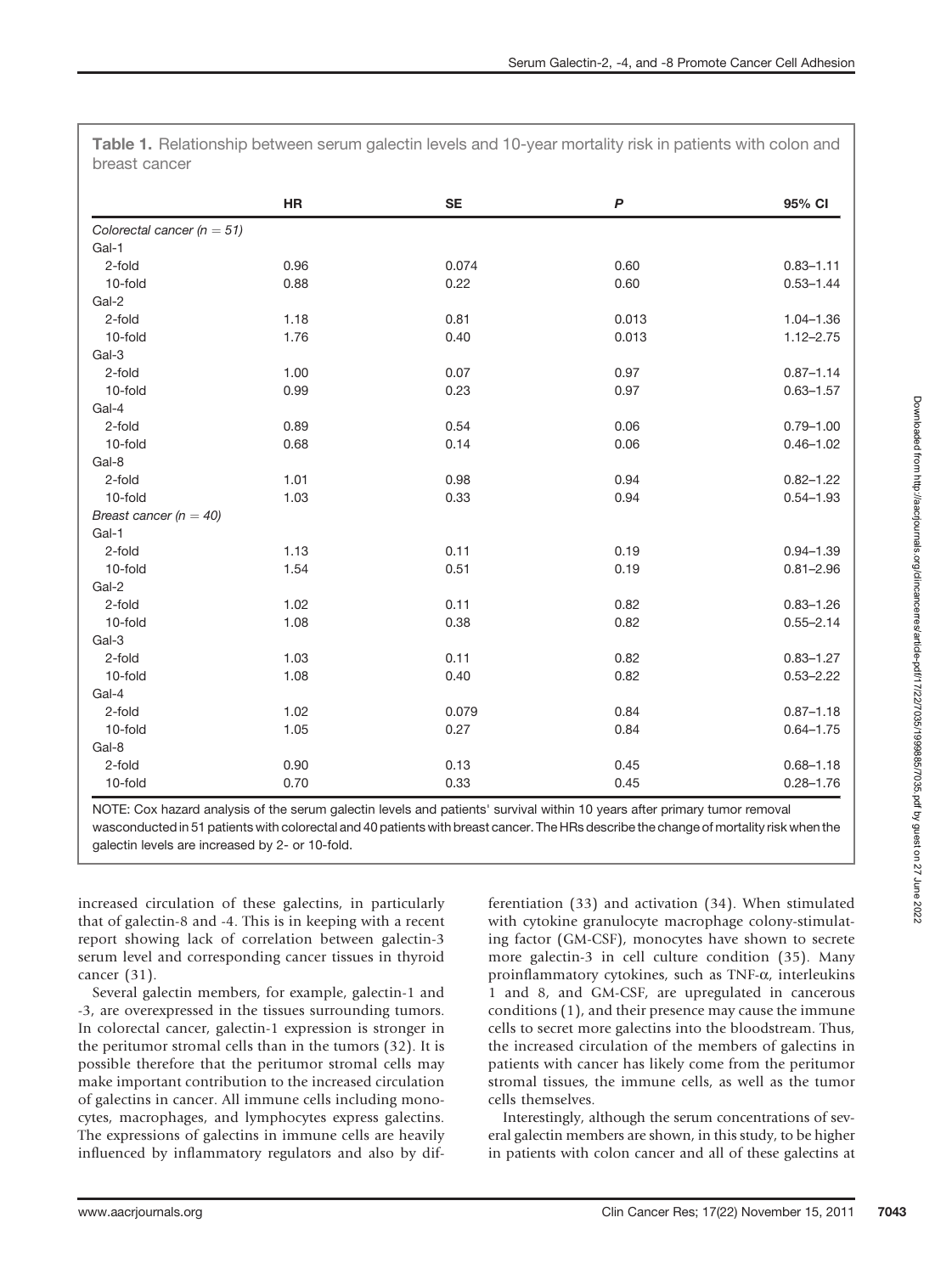| $\frac{1}{2}$ and $\frac{1}{2}$ and $\frac{1}{2}$ and $\frac{1}{2}$ and $\frac{1}{2}$ and $\frac{1}{2}$ and $\frac{1}{2}$ and $\frac{1}{2}$ and $\frac{1}{2}$ |      |      |       |               |  |  |
|---------------------------------------------------------------------------------------------------------------------------------------------------------------|------|------|-------|---------------|--|--|
|                                                                                                                                                               | ΗR   | SE   | D     | 95% CI        |  |  |
| Anti-TF/MUC1                                                                                                                                                  |      |      |       |               |  |  |
| High $(n = 26)$                                                                                                                                               | 1.75 | 0.87 | 0.26  | $0.67 - 4.63$ |  |  |
| Low $(n = 25)$                                                                                                                                                | 2.15 | 0.73 | 0.024 | $1.10 - 4.17$ |  |  |
| Anti-sialyl-TF/MUC1                                                                                                                                           |      |      |       |               |  |  |
| High $(n = 26)$                                                                                                                                               | 2.06 | 0.73 | 0.043 | $1.02 - 4.15$ |  |  |

Table 2. Influence of the presence of autoantibodies against TF and sialyl-TF epitope of MUC1 on serum galectin-2–associated mortality risk in colorectal cancer

NOTE: The serum auto–anti-MUC1 antibodies against the TF and sialyl-TF epitopes of MUC1 in the 51 patients with colorectal cancer were assessed by glycan microarray coated with 20 µmol/L MUC1 glycopeptides (60 mer) as described in the Materials and Methods section. The serum samples were then divided into 2 groups of above and below the median concentrations of either anti-TF/MUC1 or anti–sialyl-TF/MUC1 antibody. The serum galectin-2–associated mortality risk in patients' survival in the 10-year period was then analyzed by Cox hazards analysis.

Low  $(n = 25)$  3.01 3.01 1.13 0.004 1.44-6.31

pathologic concentrations increase cancer-endothelium adhesion in vitro, only the increased level of circulating galectin-2 shows a direct correlation with increased mortality risk in the patients studied here. Although it is possible that the sample size of this study is not large enough to elucidate all the potential relationship of these galectins with survival, the effects of some galectin members on cancer-endothelium adhesion and metastasis are highly likely to be influenced by the presence of different galectin-binding ligands or antibodies in the circulation. Members of the galectin family have shown to bind serum proteins with very different affinities. For example, serum IgGA1 binds strongly to galectin-1 (36), whereas a haptoglobin-related serum glycoprotein (37) and the 90K/Mac-2bp (38) are serum ligands of galectin-3. A systematic analysis of the galectin-binding proteins in human serum using galectin affinity purification followed by electrophoresis and mass spectrometry has shown that galectin-3, -8, and -9 recognize a much broader range of serum ligands, whereas galectin-2, -4, and -7 show binding to only trace or no serum ligands (39). Thus, the influence on metastasis and patient survival of circulating galectin-2 shown in this study may reflect the relative lack of circulating competitive ligands for this galectin.

It is not clear why the increased galectin-2 level in patients with breast cancer was not found to be associated with increased mortality risk as in colorectal cancer. The increase of circulating galectin-2 in patients with breast cancer was less marked than in colorectal cancer. Further studies conducted in larger patient cohorts may clarify the role of galectin-2 in breast cancer. In contrast to the findings here, one recent study found no increase in plasma galectin-2 concentration in colorectal cancer (28). It is possible that the different use of the testing antibodies in that study might contribute to this discrepancy.

The discovery of a protective effect of circulating autoantibodies against specifically the TF epitope of MUC1 on galectin-mediated metastasis is very interesting. This may provide some explanation for reported inconsistencies in the relationship between the level of general anti-MUC1 antibodies and cancer survival. The levels of auto–anti-MUC1 antibodies have shown to correlate with survival in breast (40) and gastric (41) cancer but not in colorectal cancer (42). It now seems likely that there is a complex relationship between circulating galectin concentration, the presence of circulating autoantibodies against TF-glycosylated MUC1, and cancer survival.

The results presented here also imply that the low efficacy of many of the MUC1-associated immunotherapeutic approaches (either antibody based or peptide vaccine based; ref. 43) may be partly due to the varying glycosylation of MUC1. A more selective targeting of TF-glycosylated MUC1 might be more effective.

Galectins bind to various galactoside-terminal carbohydrate structures that are expressed by various human cells including different immune cells. Galectins are important immune regulators and regulate cell activation, apoptosis, adhesion, migration, and chemotaxis (44–47). An increased circulation of several galectin members in patients with cancer may alter immune surveillance, which, in turn, could contribute to cancer progression and metastasis. Although the concentrations of serum galectins in patients with cancer shown in this study are lower than those typically used in the in vitro galectin studies for immune cells (usually at concentrations  $>10-20 \mu g/mL$ ), galectin binding can induce ligand clustering which, in the case of galectin-3, can enhance the galectin-binding affinity by as much as 10,000-fold (48). Functionally, important galectin concentrations may therefore be achieved in the microenvironment and produce a significant influence on immune surveillance in patients with cancer.

Watanabe and colleagues have recently reported a similar increase of circulating galectin-3 and -4 in patients with colorectal cancer (28). It is noted that the Watanabe study also reported a significant increase of plasma galectin-1 level in patients with colorectal cancer, whereas the present study showed a significant increase of serum galectin-1 in patients with colon cancer that only have liver metastasis. It is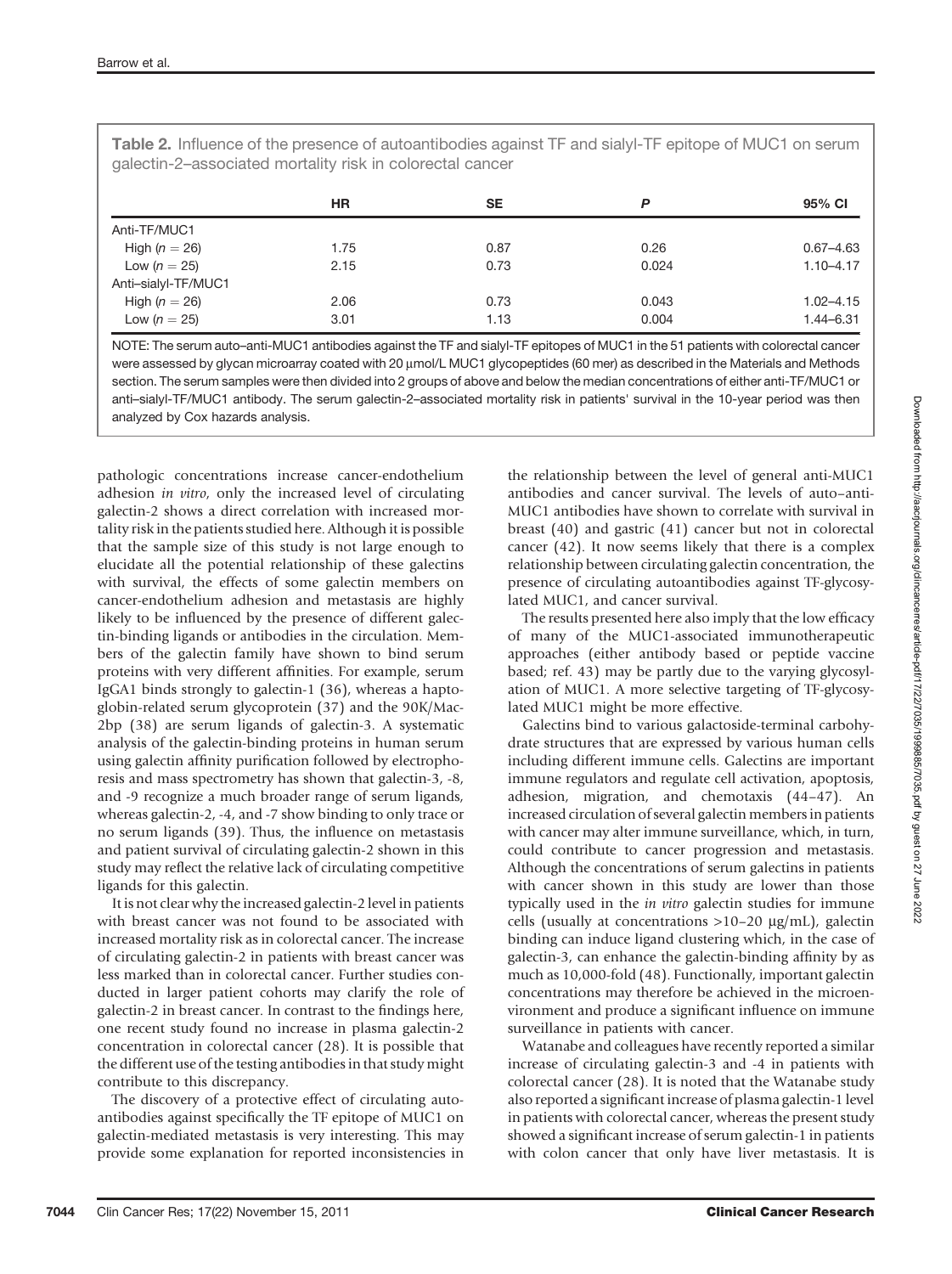possible that the use of plasma samples in the Watanabe study and the use of serum samples in this study may account for this discrepancy as a consequence of some binding of galectins to activated clotting factors.

Thus, increased circulation of members of the galectin family is a common feature in patients with cancer and may, like that of circulating galectin-3, also promote disseminating tumor cell adhesion to blood vascular endothelium in metastasis as a result of their interactions with the cancerassociated TF/MUC1. Such a metastasis-promoting effect of circulating galectins is, however, prevented when a subgroup of auto–anti-MUC1 antibodies against the TF epitope of MUC1 is also present in the blood circulation as a result of their competitive binding to the cancer-associated TF/MUC1. Elevated circulating galectin-2 concentrations are a marker of poor prognosis in colorectal cancer, whereas higher levels of circulating auto–anti-MUC1 antibodies with specificity for the TF epitope of MUC1 abolished circulating galectin-2–associated poor prognosis. This implies that circulating galectins may represent promising

#### **References**

- 1. Miles FL, Pruitt FL, van Golen KL, Cooper CR. Stepping out of the flow: capillary extravasation in cancer metastasis. Clin Exp Metastasis 2008;25:305–24.
- 2. Nakahara S, Raz A. Regulation of cancer-related gene expression by galectin-3 and the molecular mechanism of its nuclear import pathway. Cancer Metastasis Rev 2007;26:605–10.
- 3. Hughes RC. Secretion of the galectin family of mammalian carbohydrate-binding proteins. Biochim Biophys Acta 1999;1473:172–85.
- 4. Nakahara S, Oka N, Raz A. On the role of galectin-3 in cancer apoptosis. Apoptosis 2005;10:267–75.
- 5. Barrow H, Rhodes JM, Yu L-G. The role of galectins in colorectal cancer progression. Int J Cancer 2011;129:1–8.
- 6. Liu FT, Patterson RJ, Wang JL. Intracellular functions of galectins. Biochim Biophys Acta 2002;1572:263–73.
- 7. Takenaka Y, Fukumori T, Raz A. Galectin-3 and metastasis. Glycoconj J 2004;19:543–9.
- 8. Liu FT, Rabinovich GA, Galectins as modulators of tumour progression. Nat Rev Cancer 2005;5:29–41.
- 9. Iurisci I, Tinari N, Natoli C, Angelucci D, Cianchetti E, Iacobelli S. Concentrations of galectin-3 in the sera of normal controls and cancer patients. Clin Cancer Res 2000;6:1389–93.
- 10. Sakaki M, Oka N, Nakanishi R, Yamaguchi K, Fukumori T, Kanayama HO. Serum level of galectin-3 in human bladder cancer. J Med Invest 2008;55:127–32.
- 11. Saussez S, Lorfevre F, Lequeux T, Laurent G, Chantrain G, Vertongen F, et al. The determination of the levels of circulating galectin-1 and -3 in HNSCC patients could be used to monitor tumor progression and/or responses to therapy. Oral Oncol 2008;44:86–93.
- 12. Vereecken P, Awada A, Suciu S, Castro G, Morandini R, Litynska A, et al. Evaluation of the prognostic significance of serum galectin-3 in American Joint Committee on Cancer stage III and stage IV melanoma patients. Melanoma Res 2009;19:316–20.
- 13. Vereecken P, Zouaoui Boudjeltia K, Debray C, Awada A, Legssyer I, Sales F, et al. High serum galectin-3 in advanced melanoma: preliminary results. Clin Exp Dermatol 2006;31:105–9.
- 14. Yu LG. Circulating galectin-3 in the bloodstream: an emerging promoter of cancer metastasis. World J Gastrointest Oncol 2010;2: 177–80.
- 15. Zhao Q, Guo X, Nash GB, Stone PC, Hilkens J, Rhodes JM, et al. Circulating galectin-3 promotes metastasis by modifying MUC1 localization on cancer cell surface. Cancer Res 2009;69:6799– 806.

therapeutic targets for the development of effective agents to reduce metastasis.

#### Disclosure of Potential Conflicts of Interest

No potential conflicts of interest were disclosed.

#### Acknowledgments

The authors thank Drs. John Hilkens (The Netherlands Cancer Institute) for the HCA1.7<sup>+/-</sup> cells, Thecla Lesuffleur (INSERM U560, Lille, France) for the HT29-5F7 cells, and Mark Reddish (Biomira Inc.) for the mAb B27.29.

#### Grant Support

This work was supported by North West Cancer Research grant CR777 (to L.-G. Yu).

The costs of publication of this article were defrayed in part by the payment of page charges. This article must therefore be hereby marked advertisement in accordance with 18 U.S.C. Section 1734 solely to indicate this fact.

Received June 8, 2011; revised September 5, 2011; accepted September 7, 2011; published OnlineFirst September 20, 2011.

- 16. Yu LG, Andrews N, Zhao Q, McKean D, Williams JF, Connor LJ, et al. Galectin-3 interaction with Thomsen-Friedenreich disaccharide on cancer-associated MUC1 causes increased cancer cell endothelial adhesion. J Biol Chem 2007;282:773–81.
- 17. Zhao Q, Barclay M, Hilkens J, Guo X, Barrow H, Rhodes JM, et al. Interaction between circulating galectin-3 and cancer-associated MUC1 enhances tumour cell homotypic aggregation and prevents anoikis. Mol Cancer 2010;9:154.
- 18. Stannard KA, Collins PM, Ito K, Sullivan EM, Scott SA, Gabutero E, et al. Galectin inhibitory disaccharides promote tumour immunity in a breast cancer model. Cancer Lett 2010;299:95–110.
- 19. Le QT, Shi G, Cao H, Nelson DW, Wang Y, Chen EY, et al. Galectin-1: a link between tumor hypoxia and tumor immune privilege. J Clin Oncol 2005;23:8932–41.
- 20. Leteurtre E, Gouyer V, Rousseau K, Moreau O, Barbat A, Swallow D, et al. Differential mucin expression in colon carcinoma HT-29 clones with variable resistance to 5-fluorouracil and methotrexate. Biol Cell 2004;96:145–51.
- 21. Wesseling J, van der Valk SW, Hilkens J. A mechanism for inhibition of E-cadherin-mediated cell-cell adhesion by the membrane-associated mucin episialin/MUC1. Mol Biol Cell 1996;7:565–77.
- 22. Yu LG, Jansson B, Fernig DG, Milton JD, Smith JA, Gerasimenko OV, et al. Stimulation of proliferation in human colon cancer cells by human monoclonal antibodies against the TF antigen (galactose beta1-3 Nacetyl-galactosamine). Int J Cancer 1997;73:424–31.
- 23. Wandall HH, Blixt O, Tarp MA, Pedersen JW, Bennett EP, Mandel U, et al. Cancer biomarkers defined by autoantibody signatures to aberrant O-glycopeptide epitopes. Cancer Res 2010;70: 1306–13.
- 24. Blixt O, Clo E, Nudelman AS, Sorensen KK, Clausen T, Wandall HH, et al. A high-throughput O-glycopeptide discovery platform for seromic profiling. J Proteome Res 2010;9:5250–61.
- 25. Lenting PJ, Pegon JN, Christophe OD, Denis CV. Factor VIII and von Willebrand factor–too sweet for their own good. Haemophilia 2010;16: 194–9.
- 26. Romaniuk MA, Negrotto S, Campetella O, Rabinovich GA, Schattner M. Identification of galectins as novel regulators of platelet signaling and function. IUBMB Life 2011;63:521–7.
- 27. Savage AV, D'Arcy SM, Donoghue CM. Structural characterization of neutral oligosaccharides with blood-group A and H activity isolated from bovine submaxillary mucin. Biochem J 1991;279: 95–103.